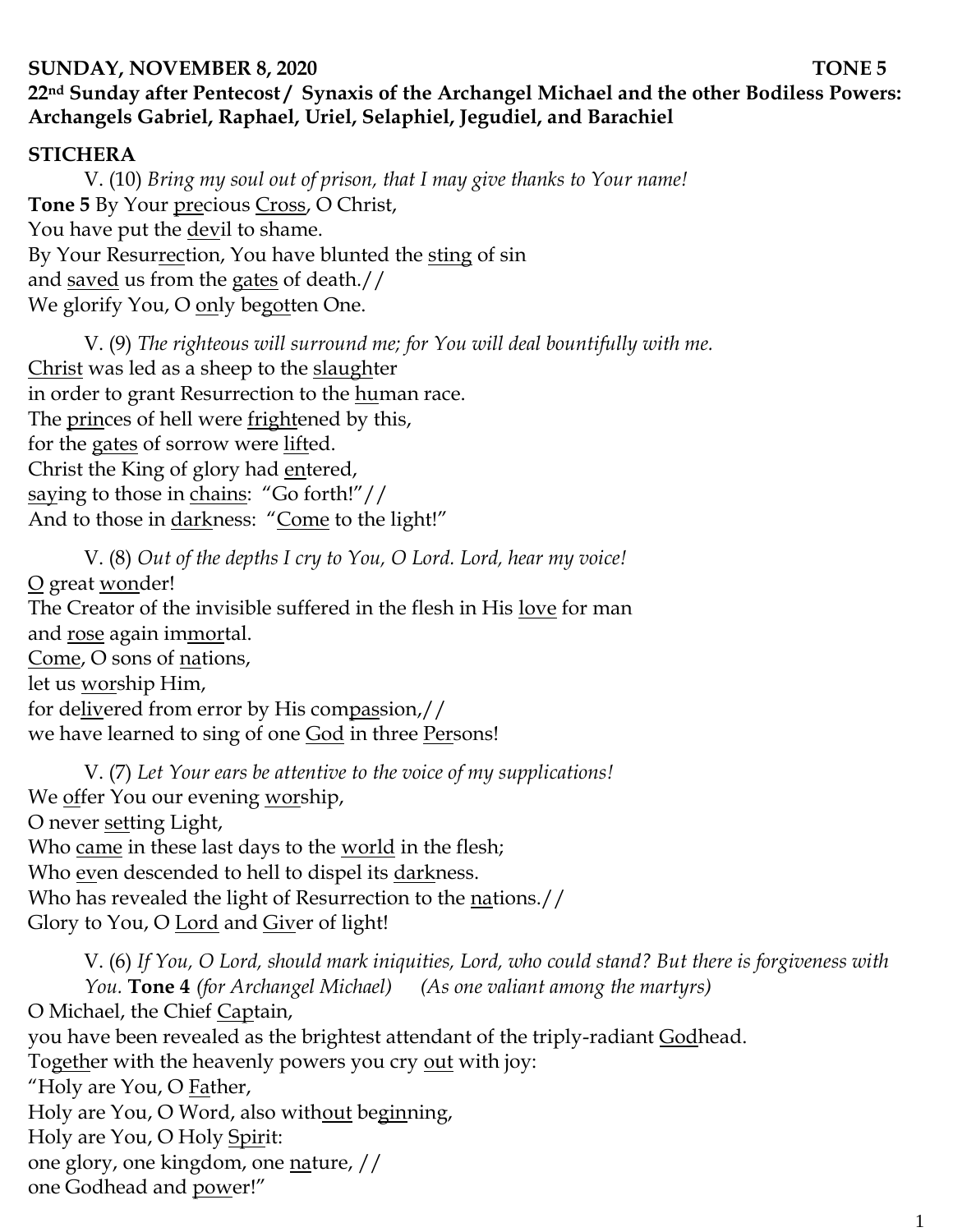V. (5) *For Your Name's sake I wait for You, O Lord. My soul has waited for Your word; my soul has hoped on the Lord.* 

O Michael, first of Angels, fiery is your appearance and miraculous your beauty! You traverse creation by your immaterial nature, fulfilling the commands of the Creator of all. By your might you are known as powerful,// and you have made your temple, honored by your holy name, a source of healings.

V. (4) *From the morning watch until night, from the morning watch, let Israel hope on the Lord!*  O Lord, You make Your angels spirits, as it is written, and Your ministers a <u>flam</u>ing fire. You, O Word, have declared Chief Captain Michael as first among the ranks of Your archangels: He submits to Your commands, // and proclaims with fear the thrice-holy hymn to Your glory.

V. (3) *For with the Lord there is mercy and with Him is plenteous redemption, and He will deliver Israel from all his iniquities.* **Tone 4** *(for Archangel Gabriel) (Thou hast given a sign)* The Eternal Wisdom established you, O Gabriel, as a second light reflecting things divine, illumining the whole creation, and revealing to us the divine mystery hidden from before the ages: the bodiless One made flesh in a virgin womb// and become Man that He might save mankind.

V. (2) *Praise the Lord, all nations! Praise Him, all peoples!* Standing before the throne of the three-fold radiance of the Godhead, brilliant with the splendors that unceasingly pour forth from It, from the <u>fog</u> of passions free those of us on earth who <u>praise</u> you with joy! Illumine us, O Chief Captain Gabriel,// the intercessor for our souls!

V. (1) *For His mercy is confirmed on us, and the truth of the Lord endures forever.*  Destroy the wanton violence of Hagar's sons the enemies who unceasingly attack thy flock; heal the divisions of the Church, calm the storm of unending temptations; from danger and calamities deliver us who honor you in love and who hasten to your protection, O Chief Captain Gabriel,// the intercessor for our souls! *Glory to the Father, and to the Son, and to the Holy Spirit;***Tone 6** *(for Archangel Michael, by Byzantius)* Rejoice with us, O Princes of the angelic Powers, for your leader and our champion, the great Chief Captain, gloriously appearing in his honored temple, sanctifies it! Therefore, rightfully singing praises to him, we cry out: "Save us under the protection of thy wings,  $\frac{1}{1}$ O Michael, the greatest archangel!"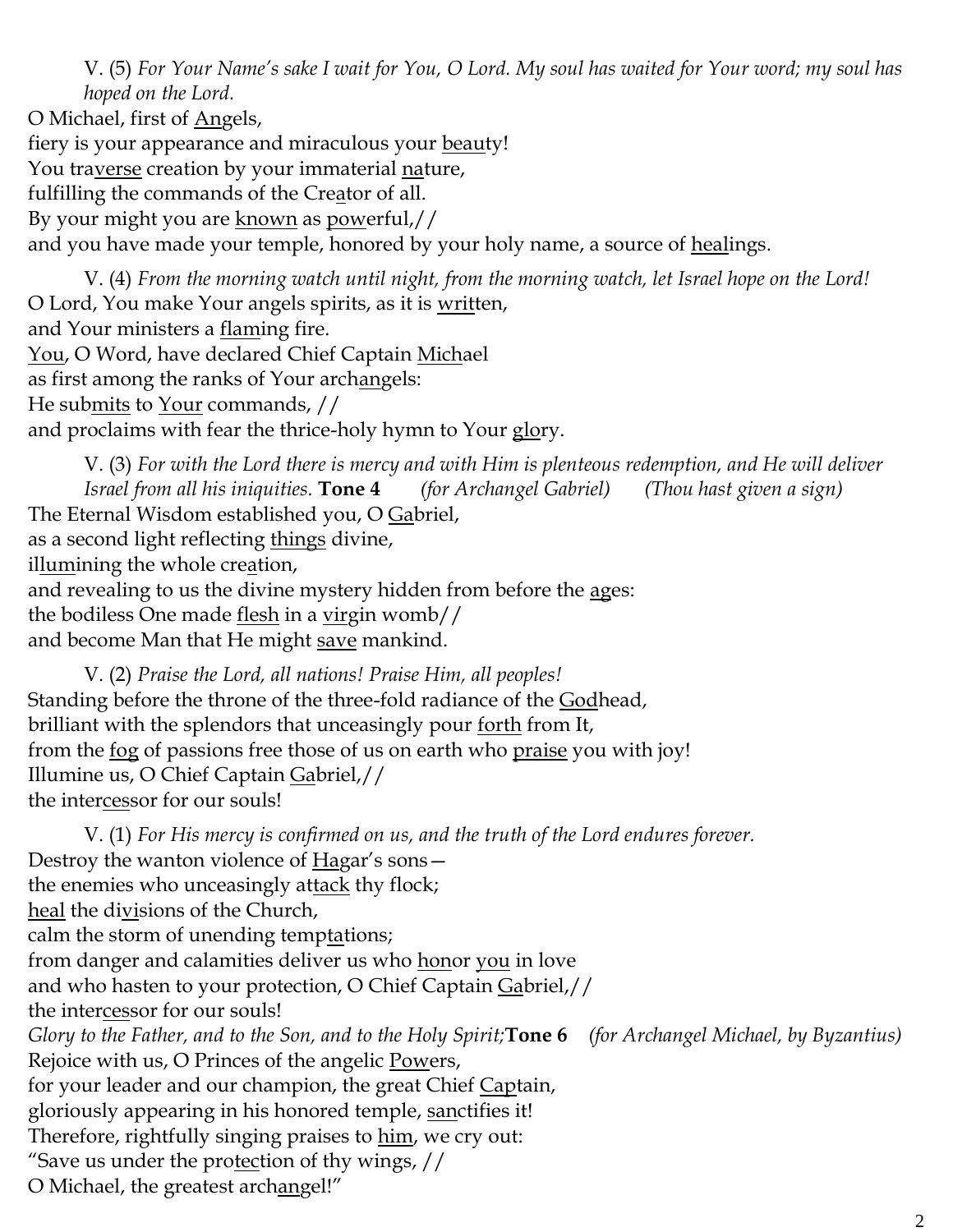*now and ever, and unto ages of ages. Amen.* **Tone 5** *(Theotokion – Dogmatikon)* In the Red Sea of old, a type of the Virgin Bride was prefigured. There Moses divided the waters; here Gabriel assisted in the miracle. There Israel crossed the sea without getting wet, here the Virgin gave birth to Christ without seed. After Israel's passage, the sea remained impassable; after Emmanuel's birth, the Virgin remained a Virgin. O ever-existing God Who appeared as Man,// O Lord, have mercy on us!

## **SCRIPTURE READINGS The Reading is from Joshua (5:13-15).**

It came to pass, when Jesus the son of Navi (Joshua) was in Jericho, that he lifted up his eyes and saw a man standing over against him with his sword drawn in his hand; and Jesus went up to him and said unto him: Are you for us, or for our adversaries? And he said: I, who am supreme commander of the Lord's host, am now come. And Jesus fell on his face to the earth, and said unto him: Master, what do you command of your servant? And the supreme commander of the Lord's hosts said to Jesus: Loose your sandal from off your foot; for the place where you stand is holy. And Jesus did so.

## **The Reading is from Judges. [6, 6.11-24]**

It came to pass in that day that Madiam prevailed against the children of Israel, and they cried to God. And behold, the Angel of the Lord came and sat under the oak of Joas in Ephrata, and Gedeon his son was threshing wheat in the wine-press, and hastening to escape from the presence of Madiam. And the Angel of the Lord appeared to him and said to him, 'The Lord is with you, powerful in strength.' And Gedeon said to him, 'In me, my Lord; and if the Lord is with us, why have all these evils come upon us? And where are all his wonders, of which our fathers told us, saying, "Did not the Lord lead us up out of Egypt?" And now He has abandoned us, and handed us over to the hand of Madiam.' And the Angel of the Lord looked on him and said to him, 'Go in this strength of yours and you will save Israel from the hand of Madiam. See, I have sent you.' And Gedeon said to him, 'In me, Lord. How shall I save Israel? See, my thousand is the humblest in Manasse, and I am the smallest in my father's house.' And the Angel of the Lord said to him, 'The Lord will be with you, and you will smite Madiam as one man.' And Gedeon said to him, 'If I have found grace in your eyes, and you do for me today everything about which you have spoken with me, do not, I pray, leave here until I come to you, and I shall bring my sacrifice and sacrifice before you.' And he said, 'I am, I shall sit here until you return.' And Gedeon went and prepared a goat kid and an iphi of unleavened flour, and he put the meat in a basket and the broth he put in a pot and brought them to him under the oak, and approached. And the Angel of the Lord said to him, 'Take the meat and the unleavened loaves and put them on that rock and pour out the broth next it.' And he did so. And the Angel of the Lord stretched out the tip of the rod in his hand and touched the meat and the unleavened loaves; and fire was kindled from the rock and it devoured the meat and the unleavened loaves; and the Angel of the Lord disappeared from his sight. And Gedeon saw that it was the Angel of the Lord, and Gedeon said, 'Alas Lord, Lord! Because I have seen the Angel of the Lord face to face. And the Lord said to him: 'Peace to you, do not be afraid, you shall not die.' And Gedeon built there an altar to the Lord, and called it PEACE OF THE LORD until this day.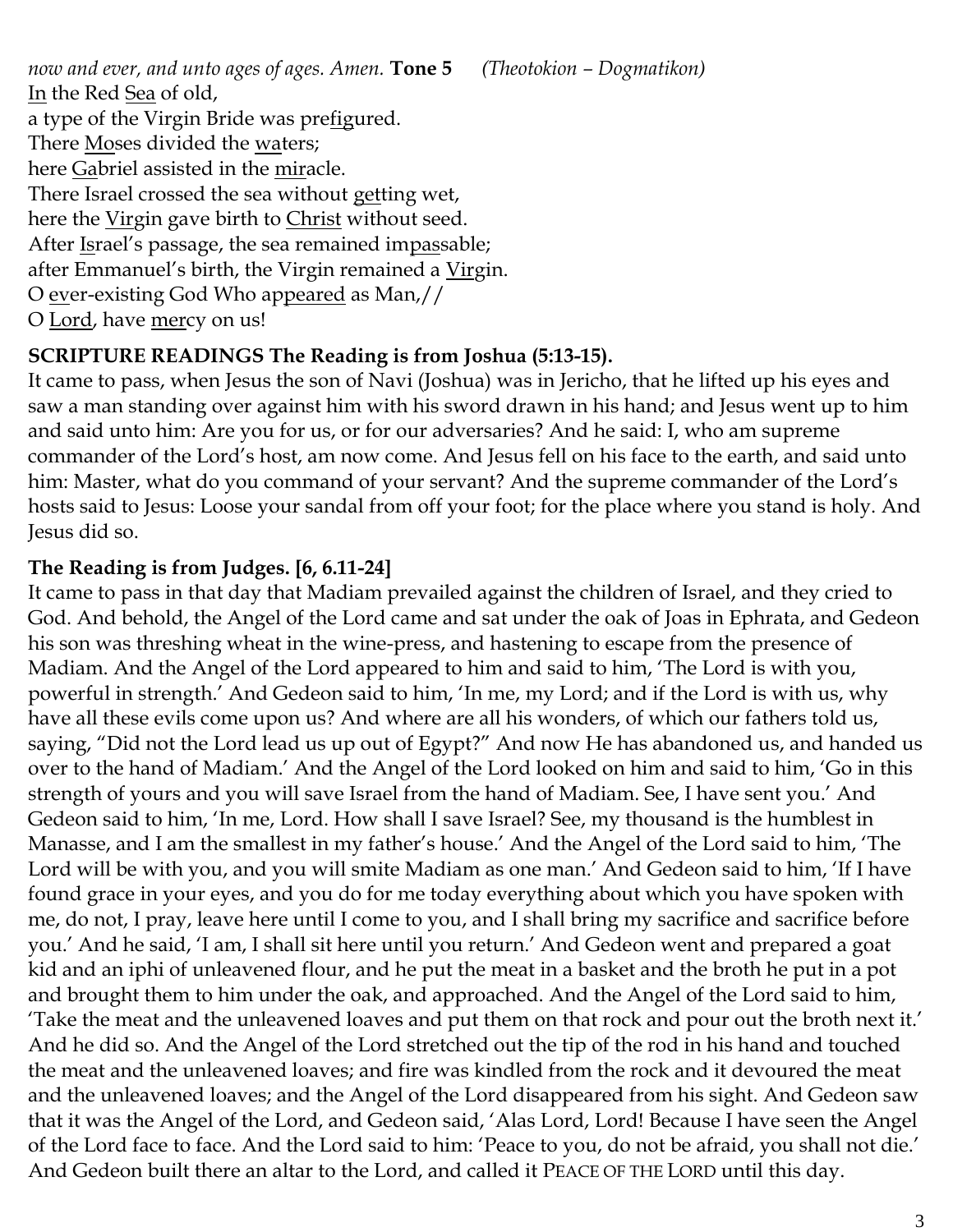## **The Reading is from the Prophecy of Daniel. [10, 1-21]**

In the third year of Cyrus, king of the Persians, a word was revealed to Daniel, whose name was called Baltasar; and the word was true and a mighty power, and understanding was given him in a vision. In those days, I Daniel had been mourning for three weeks of days. And desiring bread, I did not eat, and meat and wine did not enter my mouth, I did not anoint myself with oil until the completion of the three weeks of days. And on the twenty fourth of the first month in the third year, I was near the great river, that is the Tigris. And I raised my eyes and looked, and behold a man, clothed in linen, his loins girt with gold of Ophaz; and his body was as Tharsis, and his face like the sight of lightning, and his eyes like lamps of fire, and his arms and legs like the sight of gleaming bronze, and the sound of his words was as the sound of a crowd. And I Daniel alone saw the vision, and the men who were with me saw nothing; but great amazement fell on them and they fled in fear. And I was left alone, and I saw this great vision, and no strength was left in me, and my glory was turned to corruption, and I retained no strength. And I heard the sound of his words; and when I heard the sound of his words I was stunned with my face to the ground. And behold a hand was touching me and raised me to my knees and the knuckles of my hands. And he said to me, 'Daniel, man of desires, understand by the words which I speak to you, and stand upright, because I have been sent to you'; and when he had spoken this word to me I arose trembling. And he said to me, 'Daniel, do not be afraid, because from the first day that you gave your heart to understand and to be afflicted before the Lord your God, your words were heard, and I have come through your words. And the Ruler of the kingdom of the Persians resisted me for twenty one days; and behold Michael one of the chief Rulers came to help me, and I left him there with the Ruler of the kingdom of the Persians. And I have come to make you understand all that will happen to your people in the last days; because the vision is yet for days ahead.' And when he spoke to me in these words, I put my face to the ground and was stunned. And behold as the likeness of a son of man touched my lips; and I opened my mouth, and spoke and said to him who stood in front of me, 'Lord, at the sight of you, my inward parts were turned within me, and I had no strength. And how will your servant, Lord, be able to speak with this my Lord? And from now on strength will not remain in me, and breath has not been left in me.' And once again there touched me as it were the appearance of a man, and he strengthened me and said to me, 'Do not be afraid, man of desires, peace be with you; be a man and be strong.' And when he had spoken with me I grew strong and said: 'Let my Lord speak to me, for you have given me strength.' And he said, 'Do you know why I have come to you? And now I shall return to make war on the Ruler of the Persians; and as I was going in the Ruler of the Greeks came. But I shall tell you what is ordained in the scripture of truth, and there is not one that upholds me against these, but Michael your Ruler.

## **LITYA**

**Tone 1** O chief captains of the spiritual hosts, as you ever stand before the Master's throne, pray to the Lord that He may grant peace to the world// and great mercy to our souls!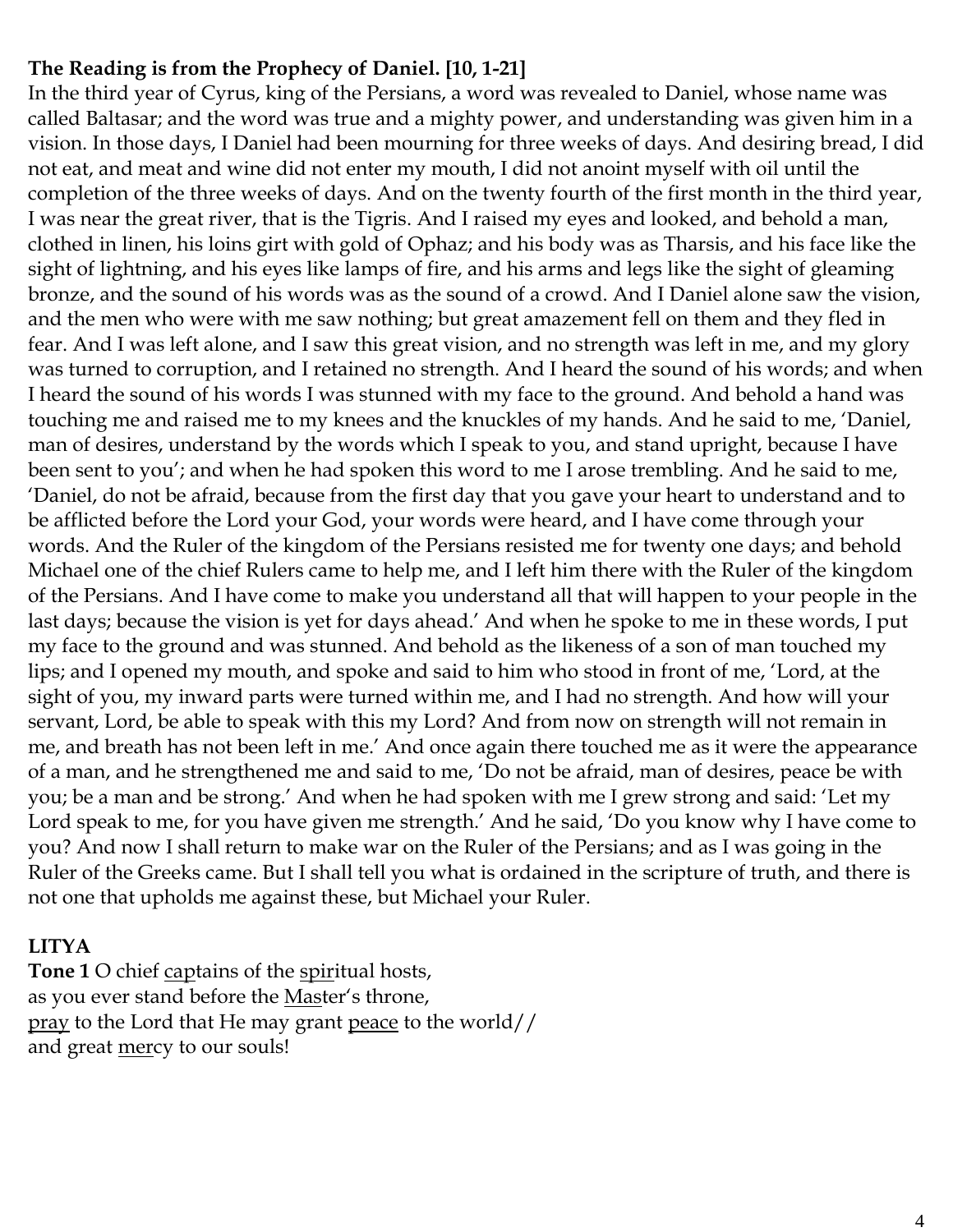**Tone 1** O Michael, you are the leader among the divine ranks, and commander of the Powers on high. As you ever walk with us all, preserving us from every assault of the devil, today you summon us to a feast. Therefore, come, all who love Christ and the <u>feasts</u> of the Church, take up the flowers of the virtues. With pure thoughts and upright conscience, let us honor the Archangel's assembly; for as he stands forever before God and chants the thrice-holy hymn,// he prays that our souls may be saved!

**Tone 2** Supreme commanders who govern the bodiless nature of the spiritual hosts and who illumine the whole universe with the rays of tri-luminary glory; as you chant the thrice-holy hymn with untiring voices,// pray that our souls may be saved!

**Tone 2** Spiritual, divine and bodiless ones, as you surround the immaterial throne, you chant the thrice-holy hymn to God the Ruler with lips of flame: "Holy God, the unoriginate Father! Holy Mighty, the co-unoriginate Son! Holy Immortal, the consubstantial Spirit, // glorified together with the **Father and the Son!**"

**Tone 2** With bodiless lips and spiritual mouths the ranks of Angels offer unceasing hymns to Your unapproachable divinity, O Lord, and the pure intellects and ministers of Your glory praise You, O Master. With them, the bodiless Michael, supreme commander of the Powers on high, and Gabriel, the most splendid in appearance, have become our leaders today, encouraging us to chant songs to Your glory, O Lover of mankind,// before which they also ceaselessly intercede for our souls.

**Tone 4** Being enlightened by the rays from the divine Light, O chief commanders, you illuminate the orders of the immaterial ranks; for, robed on high in white as <u>daz</u>zling as the light, you kindle on earth the fire of the unapproachable Godhead; therefore with fiery lips you ceaselessly sing the <u>thrice</u>-holy hymn:// "Holy, Holy, Holy are You, our God; glory to You!"

**Tone 6** Standing in awe around Your throne of majesty, forever illumined on high by the flood of light from You, O Christ, Your Angels, the singers and ministers of Your counsel, being sent <u>forth</u> by You,// give enlightenment to our souls.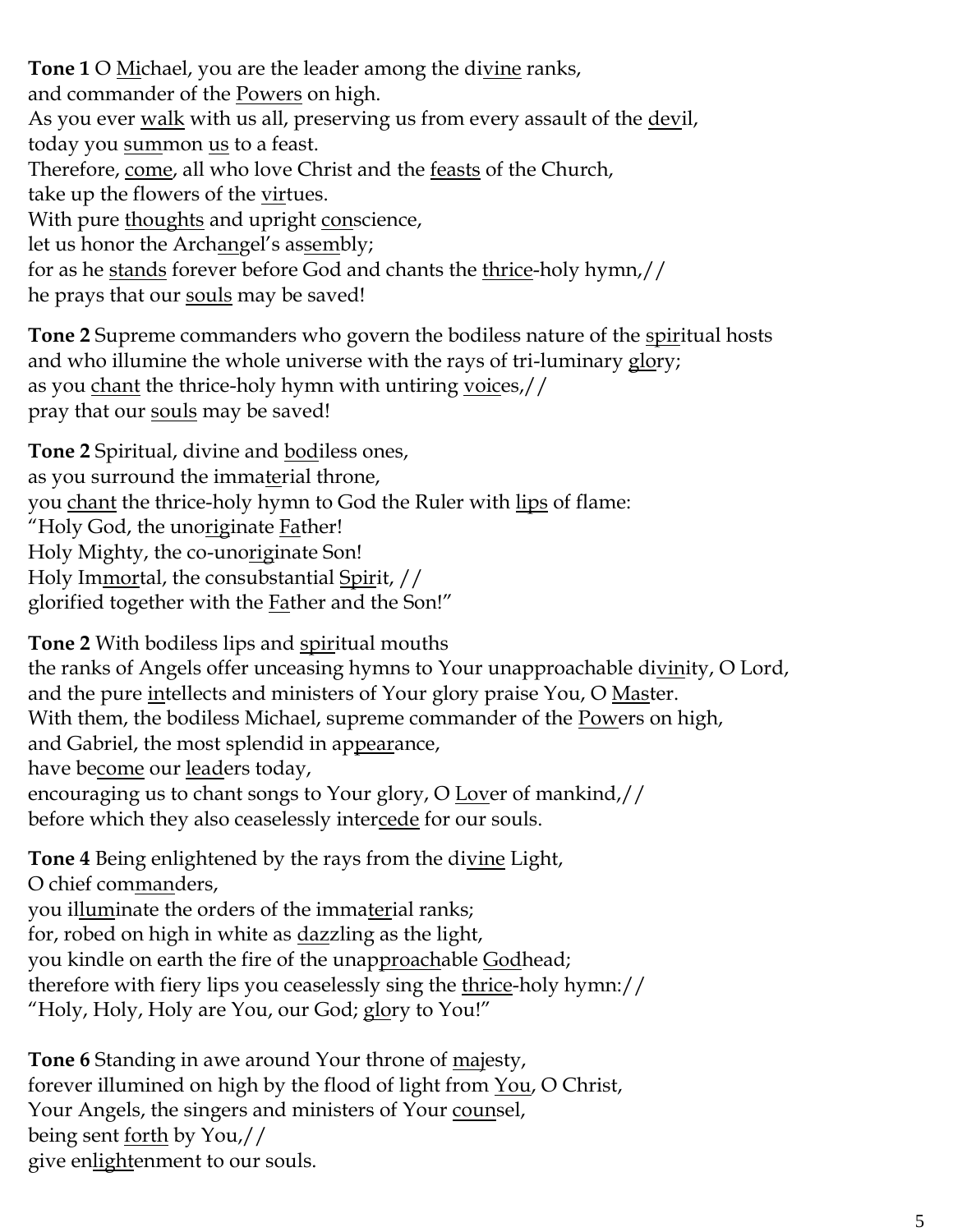*Glory to the Father, and to the Son, and to the Holy Spirit.* **Tone 4** O Christ God, the Cherubim hymn You with lips of fire, and the choir of Archangels ever glorifies You with bodiless mouths. Michael, the Chief Captain of the Powers on high unceasingly offers a victory hymn to Your glory. Today he lights our <u>way</u> to a <u>ra</u>diant feast, that with our earthly lips, fittingly using words of psalmody, we may chant the thrice-holy hymn of praise; for all things are filled with Your praise,// and through him You grant the world Your great mercy.

#### *Now and ever, and unto ages of ages. Amen*.

**Tone 4** Today the God-bearing Temple, the Theotokos, is offered in the Temple of the Lord, and Zacharias receives her. Today the Holy of Holies exults, and the choir of Angels mystically celebrates. Today we celebrate with them and cry out with Gabriel:// "Rejoice, O full of grace, the Lord Who has great mercy is with you!"

#### *When the singers have completed the stichera, the deacon says:*

**G**od, save your people and bless your inheritance, watch over your world in mercy and compassions, lift up the horn of right-glorifying Christians and send down upon us your rich mercies, through the intercessions of our all-pure lady the Birthgiver of God and ever-virgin Mary, by the power of the precious and life-creating Cross, by the protections of the honorable bodiless powers of heaven whose remembrance we fulfill, through the supplications of the honorable, glorious prophet, forerunner and baptist John, of the holy, glorious, and all-laudable apostles, of our fathers among the saints, great hierarchs and teachers of the world Basil the Great, Gregory the Theologian and John the Goldenmouth; Athanasius and Cyril, John the Merciful, patriarchs of Alexandria, Nicholas of Myra, Spyridon the bishop of Trimythous, the wonderworkers; of the holy glorious and right-victorious martyrs, of the holy glorious great martyrs George the trophy-bearer, Demetrios the myrrh-streamer, Theodore the Recruit and Theodore the Commander, of our venerable and God-bearing Fathers, of the holy and righteous ancestors of God Joachim and Anna, and of all your saints, we implore you, only Lord full of mercy, hear us the sinners who pray to you and have mercy on us. *Choir:* Lord, have mercy. *(x3)*

**A**gain we pray for our rulers, that the Lord our God works together with them and makes them prosper in all.

*Choir:* Lord, have mercy. *(x3)*

**A**gain we pray for our Archbishop and father (name). *Choir:* Lord, have mercy. *(x3)*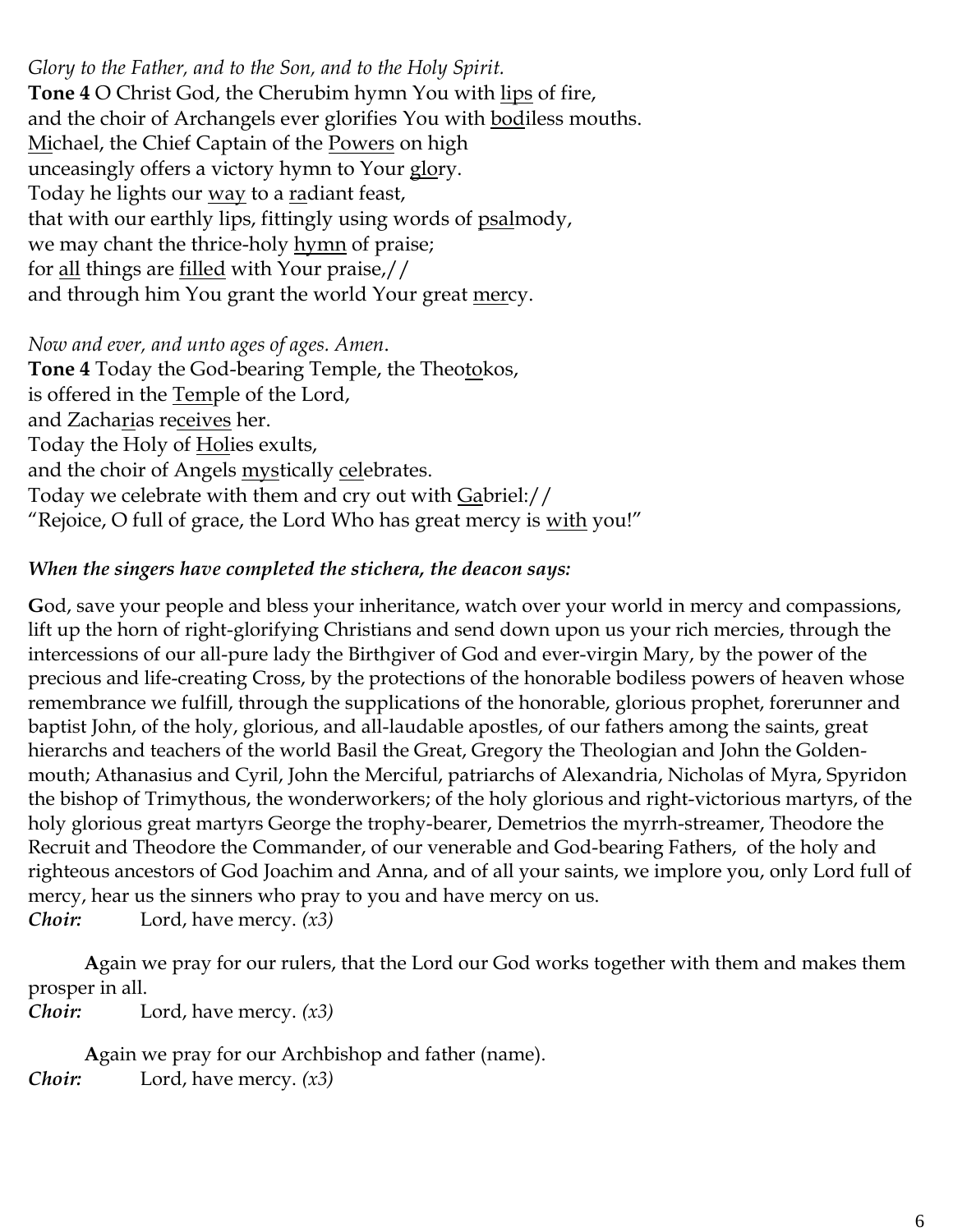**A**gain we pray for every Christian soul distressed and weary, in need of God's mercy and help, for the protection of this holy house and those who dwell in it, for the peace and stillness of the whole world, for the stability of the holy Churches of God, for the salvation and help of our fathers and brothers who with diligence and fear of God labor and serve, for those who are absent and those who are abroad, for the healing of those who lie in infirmity, for the repose, blessed memory and remission of sins of all our right-glorifying fathers and brethren gone before us, who piously lie asleep here and everywhere, for deliverance of the imprisoned, and for our brethren who are in ministries, and for all who serve and have served in this holy house, let us say:

*Choir:* Lord, have mercy. *(x3)*

**A**gain we pray that this holy house, and every monastery, city, and countryside be kept from pestilence, famine, earthquake, flood, fire, sword, invasion of enemies, civil war, and sudden death; that our good God who loves mankind be gracious, favorable, and conciliatory, and turn away and dispel all the wrath and illness stirred up against us, and deliver us from his looming righteous threat, and have mercy on us.

*Choir:* Lord, have mercy. *(x3)*

**A**gain we pray that the Lord God will hear the voice of our supplication, of the sinners, and have mercy on us.

*Choir:* Lord, have mercy. *(x3)*

*Priest:* Hear us, God, our Savior, the hope of all the ends of the earth and of those who are far off upon the sea; and be gracious, Master, be gracious to us, upon our sins, and have mercy on us. For you are a merciful God and love mankind, and to you we send up glory, to the Father and to the Son and to the Holy Spirit, now and ever and to the ages of ages.

*Choir:* Amen. *Priest:* Peace to all. *Choir:* And to your spirit. *Deacon:* Let us bow our heads to the Lord. *Choir:* To You, O Lord.

### *All bow their heads as the priest says the following prayer aloud:*

**M**aster full of mercy, Lord Jesus Christ our God, through the intercessions of our all-pure Lady the Birthgiver of God and ever-virgin Mary, by the power of the precious and life-creating Cross, by the protections of the honorable bodiless powers of heaven whose remembrance we also fulfill, through the supplications of the honorable, glorious prophet, forerunner and baptist John, of the holy, glorious, and all-laudable apostles, of our fathers among the saints, great hierarchs and teachers of the world Basil the Great, Gregory the Theologian and John the Golden-mouth; Athanasius and Cyril, John the Merciful, patriarchs of Alexandria, Nicholas of Myra, Spyridon the bishop of Trimythous, the wonderworkers; of the holy glorious and right-victorious martyrs, of the holy glorious great martyrs George the trophybearer, Demetrios the myrrh-streamer, Theodore the Recruit and Theodore the Commander, of our venerable and God-bearing Fathers, of the holy and righteous ancestors of God Joachim and Anna, and of all your saints, make our supplication acceptable, grant us remission of our trespasses, shelter us in the shelter of your wings, drive away from us every enemy and adversary, make our life peaceful, Lord, have mercy on us and on your world and save our souls, for you are good and love mankind. *Choir:*Amen.

*Priest:* Rejoice, O Virgin Theotokos, Mary full of grace, the Lord is with you. Blessed are you among women and blessed is the fruit of your womb, for you have borne the Savior of our souls. *(x1)*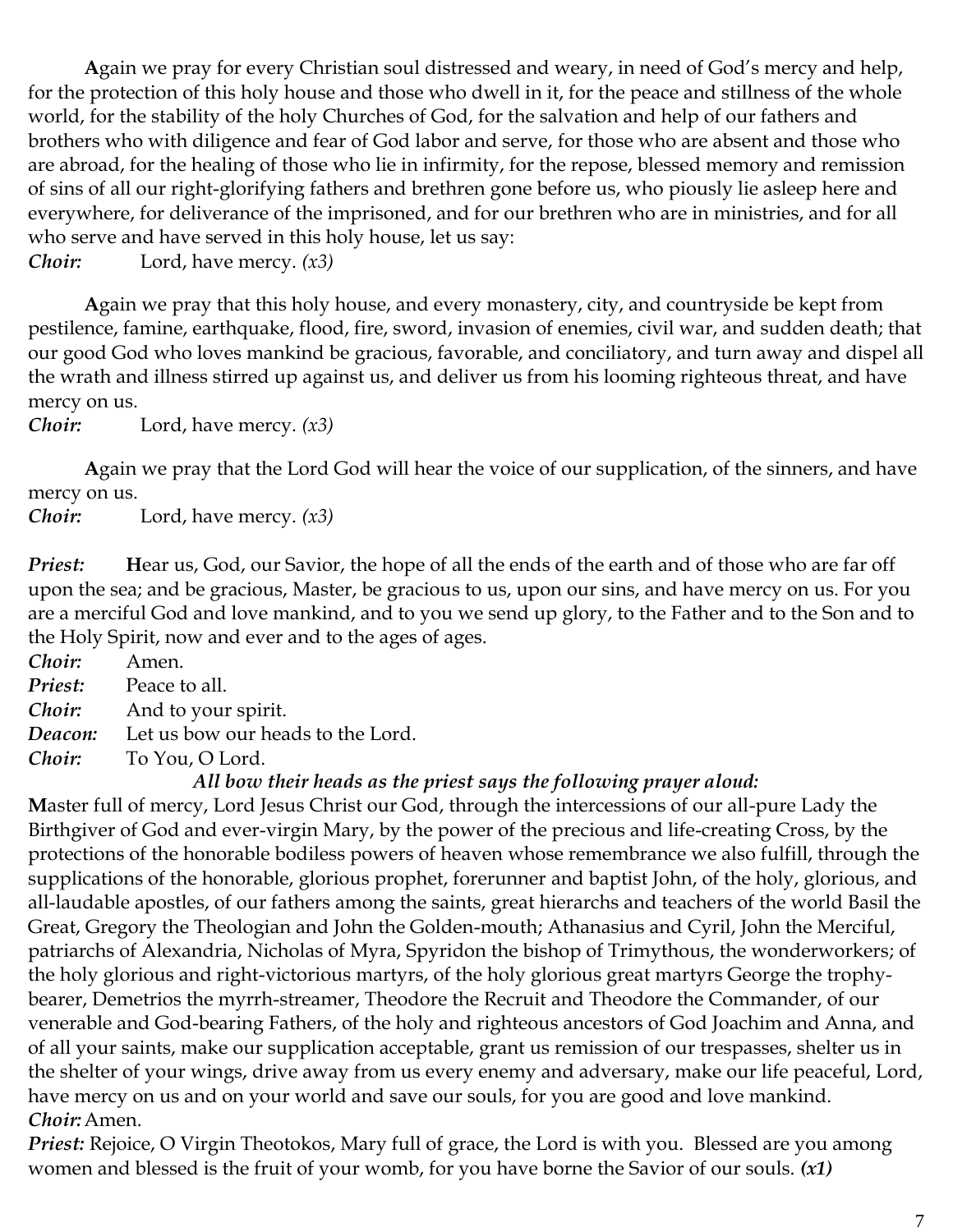*Choir: Rejoice, O Virgin Theotokos, Mary full of grace, the Lord is with you. Blessed are you among* women and blessed is the fruit of your womb, for you have borne the Savior of our souls. *(twice)*

*The priest takes one of the loaves from the five loaves and with it makes the sign of the cross over the loaves.*

**Deacon:** Let us pray to the Lord.

*Choir:*Lord, have mercy.

*Priest:* **L**ord Jesus Christ our God, who blessed the five loaves in the wilderness and with them fed the five thousand, yourself also bless these loaves, the wheat, the wine and the oil, and multiply them in this holy city and in the whole world; and sanctify your faithful servants who will partake of them. **F**or it is you who bless and sanctify all things, Christ our God, and to you we send up glory, together with your unoriginate Father and your all-holy, and good, and life-creating Spirit, now and ever, and to the ages of ages.

*Choir:*Amen.

### **The priest takes one of the loaves and sings in Tone 7:**

- *Priest:* Rich men have turned poor \* and gone hungry; \* but they that seek the Lord \* shall not be deprived of any good thing. *(once)*
- *Choir*: Rich men have turned poor \* and gone hungry; \* but they that seek the Lord \* shall not be deprived of any good thing. *(twice)*

# **APOSTICHA**

**Tone 5** We magnify You in songs of praise, O incarnate Christ and Savior. By accepting the Cross and death for our sake, as the Lord and Lover of man, You overthrew the gates of hell,// and arose on the third day, saving our souls.

V. *The Lord is King; He is robed in majesty!*  By being pierced in the side, O Lover of man, You have poured out drops of life and salvation for all. By accepting death in the flesh, You have granted us immortality. You have freed us by being placed in the tomb, and have resurrected us with Yourself in glory, as God.// Glory to You, O Lord and Lover of man!

V. *For He has established the world, so that it shall never be moved.* Your crucifixion and descent into hell are awesome, O Lover of man. You have captured it, releasing the ancient prisoners. You have opened Paradise and given it to us. Grant us purification of sins, who glorify Your Resurrection on the third day! Make us worthy of Paradise// and save us, O Lover of man!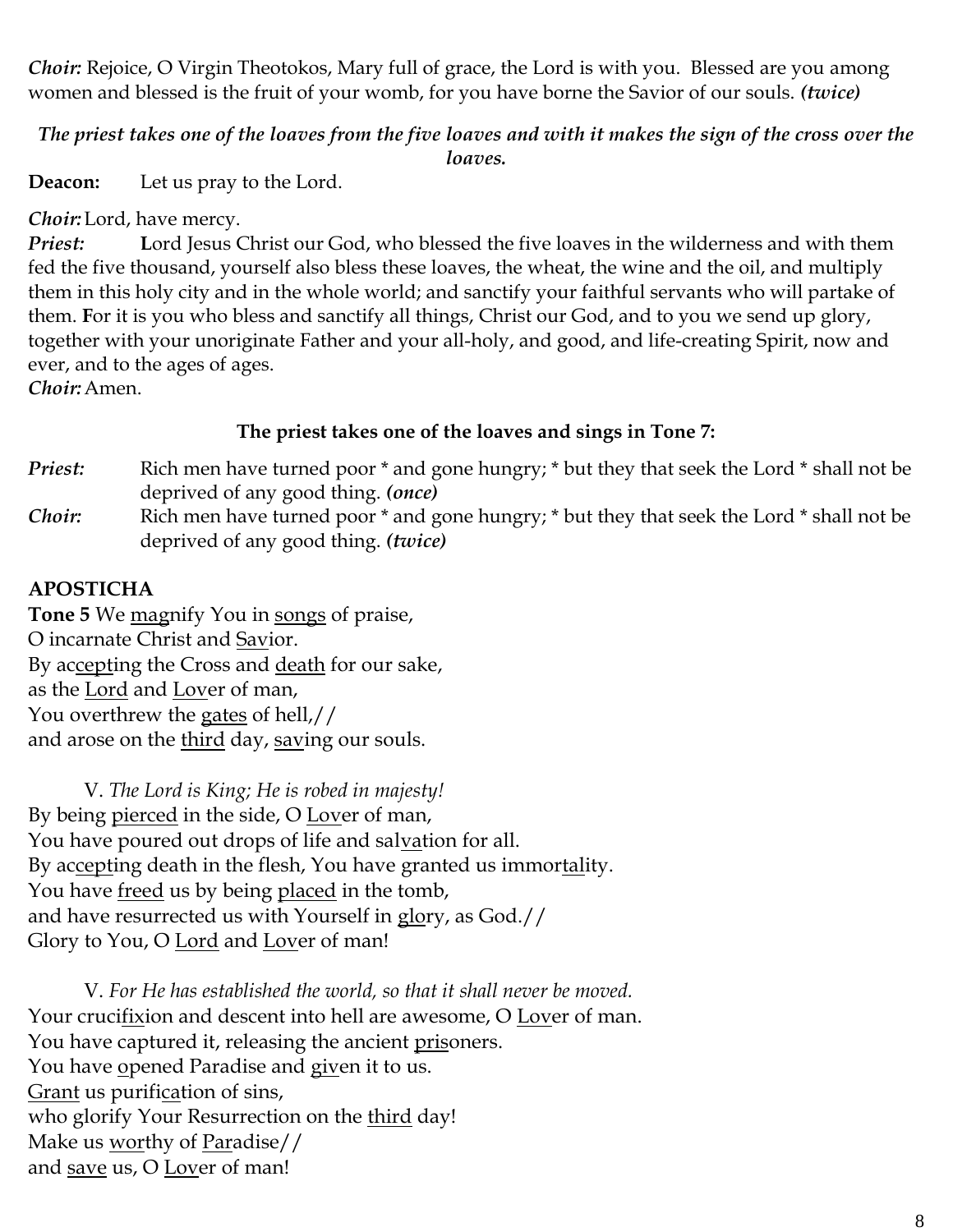V. *Holiness befits Your house, O Lord, forevermore!*  For our sake, You accepted death in the flesh, to rise from the dead on the third day. Heal us from our earthly passions, and restore us from our evil transgressions;// and save us, O Lover of man!

*Glory to the Father, and to the Son, and to the Holy Spirit; now and ever, and unto ages of ages. Amen.* **Tone 8** Since you, O leader of hosts, are first in rank and champion among the angels, deliver from every oppression, sorrow, sickness, and sin those who praise you sincerely and openly implore you! Since you are immaterial, you clearly behold Him Who is without matter. You shine with the unapproachable light of the glory of the Lord, Who in His love for man took flesh for our sakes from a Virgin, // when He willed to save mankind.

### **TROPARIA**

**Tone 5** Let us, the faithful, praise and worship the Word, co-eternal with the Father and the Spirit, born for our salvation from the Virgin; for He <u>willed</u> to be lifted up on the Cross in the flesh, to endure death, and to raise the dead// by His glorious Resurrection.

*Glory to the Father, and to the Son, and to the Holy Spirit,* **Tone 4 Troparion** *(Bodiless Powers)* O Commanders of the heavenly hosts, we who are unworthy beseech you: by your prayers encompass us beneath the wings of your immaterial glory, and faithfully preserve us who fall down and cry out to you:// "Deliver us from all harm, for you are the Commanders of the Powers on high!"

*now and ever, and unto ages of ages. Amen.* **Tone 4 Resurrectional Dismissal Theotokion** The mystery hidden from all eternity, unknown even by Angels, through you, Theotokos, is revealed to those on earth: God incarnate by union without confusion. He voluntarily accepted the Cross for us, by which He resurrected the first-created man,// saving our souls from death.

### **APOLYSIS**

*Deacon:* Let us pray to the Lord.

*Choir:* Lord, have mercy.

*Priest:* **T**he blessing and mercy of the Lord come upon you with his grace and love for mankind, always, now and ever and to the ages of ages.